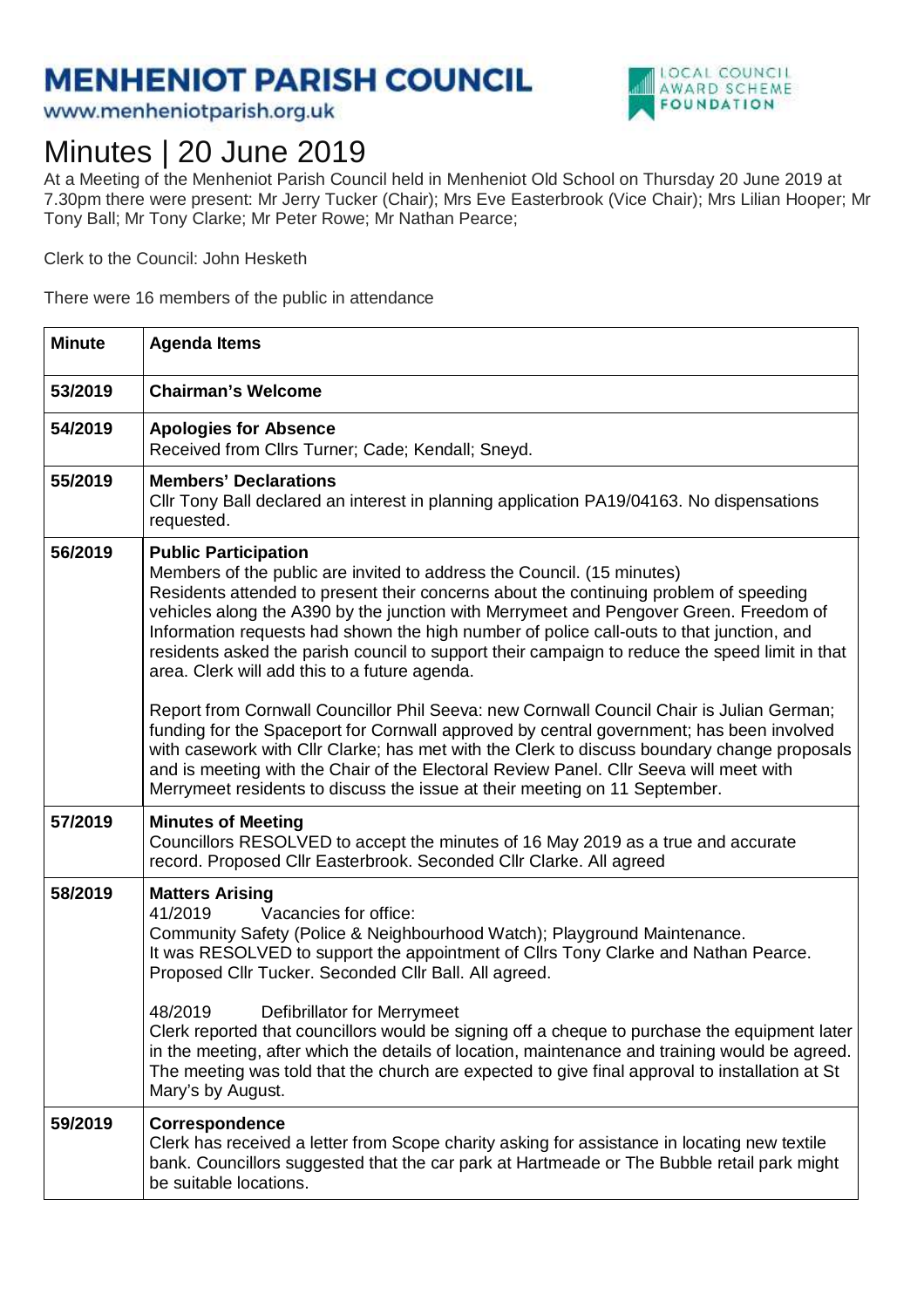|         | ACTION Clerk to contact Scope for more information.                                                                                                                                                                                                                                                                                                                                                                                                                                                                                                                                                                                                                                                                                                                                                                                                                                                                                                                                                                                                                           |
|---------|-------------------------------------------------------------------------------------------------------------------------------------------------------------------------------------------------------------------------------------------------------------------------------------------------------------------------------------------------------------------------------------------------------------------------------------------------------------------------------------------------------------------------------------------------------------------------------------------------------------------------------------------------------------------------------------------------------------------------------------------------------------------------------------------------------------------------------------------------------------------------------------------------------------------------------------------------------------------------------------------------------------------------------------------------------------------------------|
| 60/2019 | <b>Planning Matters</b><br>To agree the parish council's response to Cornwall Council consultations on new<br>A<br>planning applications received before the agenda was finalised.<br>Ref: PA19/01130/PREAPP<br>Location: Land West Of The Old Merrymeet Chapel Merrymeet Cornwall PL14 3LP<br>Proposal: Pre-application advice for construction of single open-market dwelling.<br>Councillors examined the proposals as presented. They raised concerns about the impact on<br>traffic flow and road safety that may arise from an additional dwelling being permitted at an<br>already dangerous junction. They also asked planning officers to consider attaching a<br>condition to any consent that would make the dwelling affordable for future owners. In<br>making these comments, councilors will only come to a conclusion on whether they should<br>support the scheme or offer an objection after they have listened to the full debate that would<br>come with a full application.                                                                              |
|         | Ref: PA19/03850<br>Location: 7 Trelawny Road Menheniot PL14 3TS<br>Proposal: Conversion of garage and internal and external alterations.<br>It was RESOLVED to support the application. Proposed Cllr Tucker. Seconded Cllr Pearce.<br>All agreed. In making their decision, councillors noted that the change of use will not impact<br>on the residential amenity, traffic flow or harm the local environment because the footprint<br>will be identical to its current use. Conforms to Cornwall Local Plan Policy 7 'reuse of suitably<br>constructedbuildings'                                                                                                                                                                                                                                                                                                                                                                                                                                                                                                           |
|         | Reference: PA19/03950<br>Location: Trenant Barn Menheniot Liskeard Cornwall PL14 3RF<br>Proposal: Use of former agricultural buildings as three residential dwelling houses (the<br>buildings are currently restricted to use as holiday units and a residential dwelling for<br>occupation of a manager of the holiday accommodation business by conditions imposed on<br>permission no. 09/01889/FUL) with variation to conditions 2, 4 and 5 of application no.<br>PA18/05055 dated 14/08/2018.<br>It was RESOLVED to support the application. Proposed Cllr Hooper. Seconded Cllr Pearce.<br>All agreed. In making their decision, councillors noted that the change of use will not impact<br>on the residential amenity, traffic flow or harm the local environment because the footprint<br>will be identical to its current use. Conforms to Cornwall Local Plan Policy 7 'reuse of suitably<br>constructedbuildings'                                                                                                                                                 |
|         | Reference: PA19/04163<br>Location: Crossways Menheniot Liskeard Cornwall PL14 3RF<br>Proposal: Change of use of land for the stationing of a mobile home to be residentially<br>occupied, resulting in the retention of the existing mobile home, justified by, and to be<br>occupied in conjunction with the existing land rover engineering business. Cllrs Ball and<br>Clarke declared an interest and left the meeting at 20.19. It was RESOLVED to support the<br>application. Proposed Cllr Tucker. Seconded Cllr Rowe. All present agreed. In making their<br>decision, councillors examined the current dwelling and agreed that the mobile home could<br>reasonably be described as 'temporary accommodation' and that CLP Policy 7(4) would<br>apply. They noted that the engineering business attached to the dwelling is both established<br>and viable and can properly be described as rural. The applicant has demonstrated that<br>there is no other suitable accommodation available in the locality.<br>Cllrs Ball and Clarke rejoined the meeting at 20.23 |
|         | Ref: PA19/04419<br>Location: The Bubble Retail Park Plymouth Road Liskeard PL14 3WQ<br>Proposal: Erection of a new building measuring 167 sq. m (GIA) for use as a coffee shop<br>(Class A1 and/or A3) and associated physical works with variation of conditions<br>2 and 5 in respect of PA18/03238. . It was RESOLVED to support the application. Proposed<br>CIIr Pearce. Seconded CIIr Tucker. All agreed. In making their decision, councillors noted<br>that there would be no material impact on the construction of the building or the surrounding<br>area.                                                                                                                                                                                                                                                                                                                                                                                                                                                                                                         |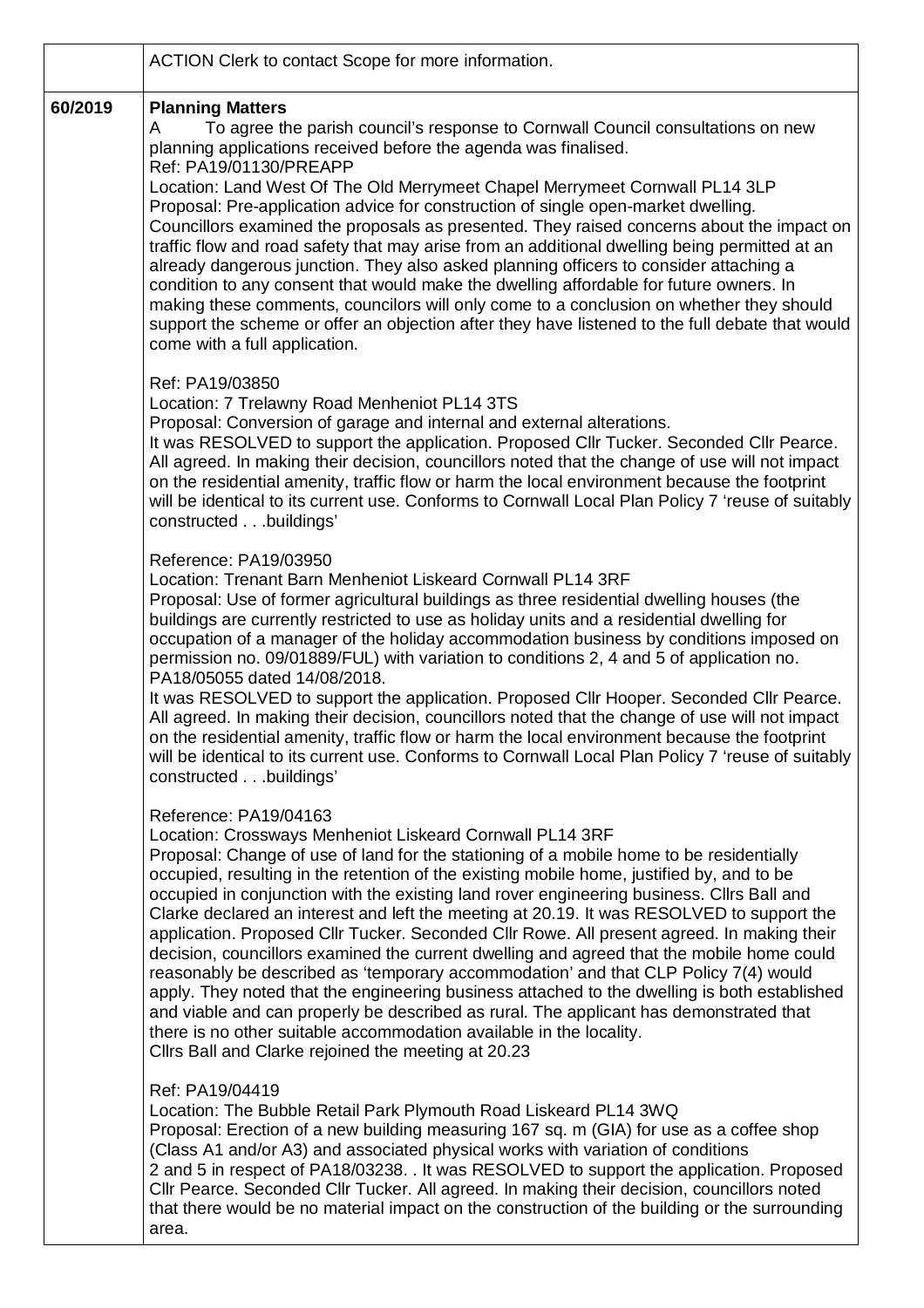Ref: Pa19/04756

Location: Land south of The Oaks, Pengover Green

Proposal: Erection of agricultural barn with associated works. It was RESOLVED to support the application. Proposed Cllr Easterbrook. Seconded Cllr Clarke. All agreed. In making their decision, Councillors were aware of need for this new store and its installation would be incorporated within the existing farm space. They are content that the appearance and design of the construction is appropriate to its setting, and that there is no impact on the surrounding residential area.

Ref: PA19/04546

Location: Minefield Cottages, Menheniot

Proposal: Alteration and extension to unit 2 to add first floor extension above garage and two storey extension to south elevation.

Cllr Clarke left the meeting at 20.34 and rejoined at 20.36.

It was RESOLVED to support the application. Proposed Cllr Ball. Seconded Cllr Hooper. All agreed. In making their decision, councillors noted that because of the location of the property and the siting of the garage, there would be no impact on the residential area. Adjacent dwellings already have similar facilities. Supporting the application complies with Policy 21, sC of the Cornwall Local Plan, by increasing building density and taking into account the character of the surrounding area. Councillors also noted that an exposed sewage pipe adjacent to the site required attention.

B Any applications received by Cornwall Council by the time of the meeting. Information only. None received.

C Planning applications approved by Cornwall Council.

PA19/02665 APPROVED

Applicant: Mr Allen Merrick

Location: Manor Farm Barn Pengover Green Liskeard Cornwall PL14 3NH Proposal: Change of Use from Holiday / Annexe to Open Market Dwelling

PA19/02756 APPROVED

Applicant: Mr And Mrs C Sobey

Location: Cartuther Barton Horningtops Liskeard Cornwall PL14 3PS Proposal: Listed Building Consent for the conversion of existing listed barn to form two dwellings, conversion of existing barn as single dwelling together with associated works

D Planning applications refused by Cornwall Council or withdrawn by the applicant. Information only. None.

E Enforcement Notice

Clerk has received a letter from a resident complaining about a potential breach of planning regulations at land adjacent to the Merrymeet/Pengover Green junction on the A390. This matter had been reported by this council to the Cornwall Council Planning Enforcement team in October 2018. A report was recently received from them explaining that the breach had been confirmed and progressed to advice being given to the party involved that they should make a planning application in order to regularise their situation.

| 61/2019 | <b>Financial Matters</b>                                                  |
|---------|---------------------------------------------------------------------------|
|         | It was RESOLVED to approved the schedule and agree payment. Proposed Cllr |
|         | Easterbrook. Seconded Cllr Clarke. All agreed.                            |
|         |                                                                           |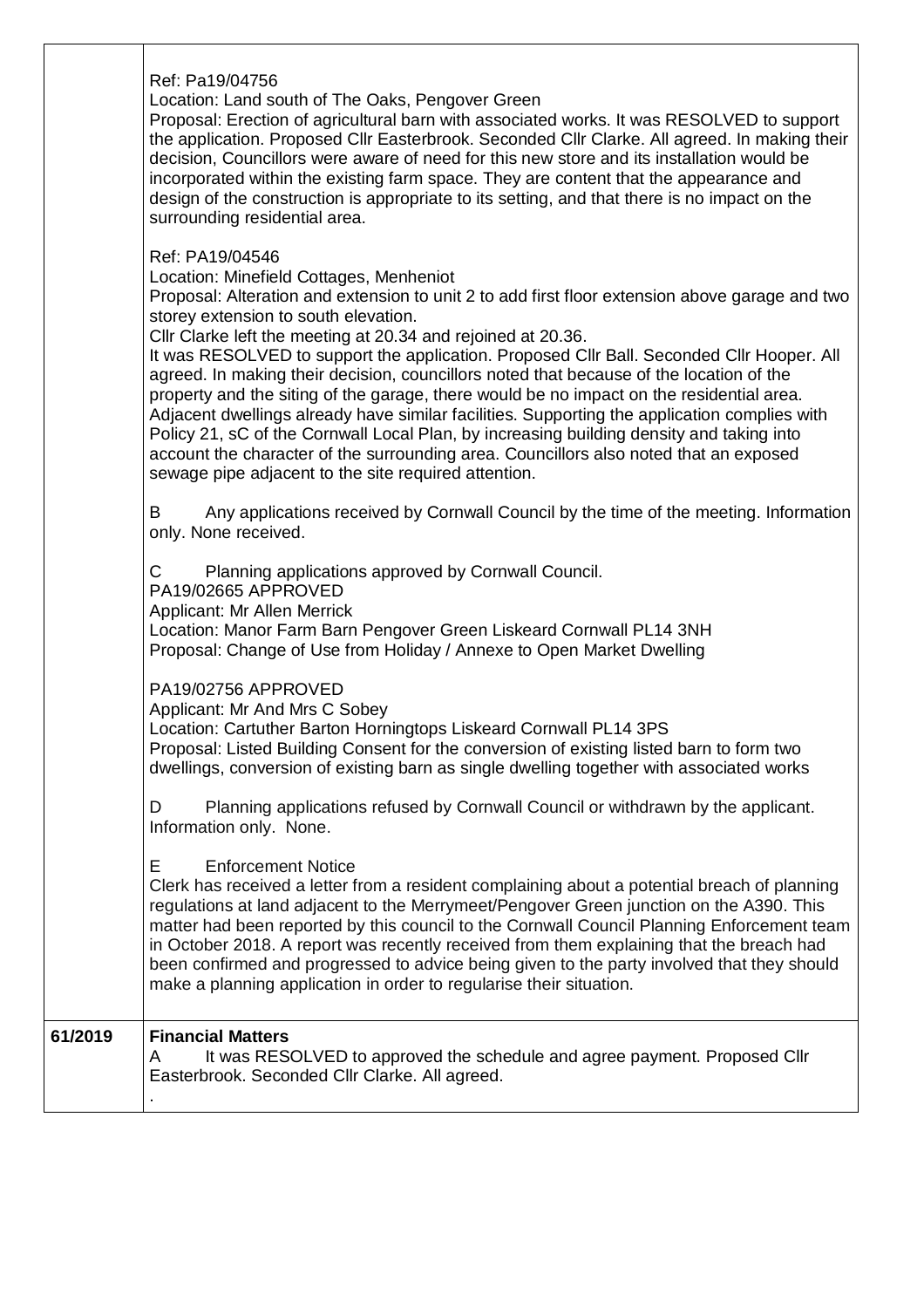|         | <b>Payments Schedule</b>                                                                                                                                                                                                                                                                                                                                                                                     |                                                    | <b>June 2019</b>                                                                           | Period    | 3             |  |  |  |  |
|---------|--------------------------------------------------------------------------------------------------------------------------------------------------------------------------------------------------------------------------------------------------------------------------------------------------------------------------------------------------------------------------------------------------------------|----------------------------------------------------|--------------------------------------------------------------------------------------------|-----------|---------------|--|--|--|--|
|         | Date                                                                                                                                                                                                                                                                                                                                                                                                         | Payee                                              | <b>Description</b>                                                                         | CQ        | £             |  |  |  |  |
|         | 28/05/2019                                                                                                                                                                                                                                                                                                                                                                                                   | Rod Smith                                          | Plumbing                                                                                   | 1888      | 252.00        |  |  |  |  |
|         | 20/06/2019                                                                                                                                                                                                                                                                                                                                                                                                   | <b>SWAST</b>                                       | Defibb for Merrymeet                                                                       | 1889      | 2160.00       |  |  |  |  |
|         | 20/06/2019                                                                                                                                                                                                                                                                                                                                                                                                   | <b>Linda Coles</b>                                 | Audit report                                                                               | 1890      | 200.00        |  |  |  |  |
|         | 20/06/2019                                                                                                                                                                                                                                                                                                                                                                                                   | Rob Craig                                          | Ground maintenance                                                                         | 1891      | 530.00        |  |  |  |  |
|         | 20/06/2019                                                                                                                                                                                                                                                                                                                                                                                                   | <b>Steve Moon</b>                                  | Toilet maintenance                                                                         | 1892      | 1566.99       |  |  |  |  |
|         | 27/06/2019                                                                                                                                                                                                                                                                                                                                                                                                   | John Hesketh                                       | <b>Salary</b>                                                                              | 1893      | 1097.70       |  |  |  |  |
|         | 27/06/2019                                                                                                                                                                                                                                                                                                                                                                                                   | <b>HMRC</b>                                        | <b>PAYE</b>                                                                                | 1894      | 212.40        |  |  |  |  |
|         |                                                                                                                                                                                                                                                                                                                                                                                                              |                                                    |                                                                                            |           |               |  |  |  |  |
|         | All cheque payments today                                                                                                                                                                                                                                                                                                                                                                                    |                                                    |                                                                                            |           | £<br>5,767.09 |  |  |  |  |
|         | Direct Bank Payment & Receipts. For information.<br>В                                                                                                                                                                                                                                                                                                                                                        |                                                    |                                                                                            |           |               |  |  |  |  |
|         |                                                                                                                                                                                                                                                                                                                                                                                                              | <b>Bank Payments Schedule including Debit Card</b> |                                                                                            |           |               |  |  |  |  |
|         | <b>Date</b>                                                                                                                                                                                                                                                                                                                                                                                                  | Payee                                              | <b>Description</b>                                                                         | Pay       | £             |  |  |  |  |
|         | 01/05/2019                                                                                                                                                                                                                                                                                                                                                                                                   | South West Water                                   | Water supply Allotments                                                                    | DD        | 15.76         |  |  |  |  |
|         | 01/05/2019                                                                                                                                                                                                                                                                                                                                                                                                   | South West Water                                   | <b>Water supply Toilets</b>                                                                | DD        | 181.88        |  |  |  |  |
|         | 01/05/2019                                                                                                                                                                                                                                                                                                                                                                                                   | <b>Liskeard Stationery</b>                         | <b>PPSA</b>                                                                                | DC        | 4.20          |  |  |  |  |
|         | 03/05/2019                                                                                                                                                                                                                                                                                                                                                                                                   | <b>Liskeard Stationery</b>                         | <b>PPSA</b>                                                                                | <b>DC</b> | 9.60          |  |  |  |  |
|         | 02/05/2019                                                                                                                                                                                                                                                                                                                                                                                                   | <b>Liskeard Stationery</b>                         | <b>PPSA</b>                                                                                | <b>DC</b> | 16.04         |  |  |  |  |
|         | 09/05/2019                                                                                                                                                                                                                                                                                                                                                                                                   | <b>Liskeard Stationery</b>                         | <b>PPSA</b>                                                                                | <b>DC</b> | 13.05         |  |  |  |  |
|         | 11/05/2019                                                                                                                                                                                                                                                                                                                                                                                                   | <b>Liskeard Stationery</b>                         | <b>PPSA</b>                                                                                | <b>DC</b> | 11.25         |  |  |  |  |
|         | 15/05/2019                                                                                                                                                                                                                                                                                                                                                                                                   | <b>Liskeard Stationery</b>                         | <b>PPSA</b>                                                                                | <b>DC</b> | 18.00         |  |  |  |  |
|         | 16/05/2019                                                                                                                                                                                                                                                                                                                                                                                                   | <b>A2Z PRINTING</b>                                | <b>PPSA</b>                                                                                | DC        | 82.50         |  |  |  |  |
|         | 20/05/2019                                                                                                                                                                                                                                                                                                                                                                                                   | <b>A2Z PRINTING</b>                                | <b>PPSA</b>                                                                                | DC        | 82.50         |  |  |  |  |
|         | 22/05/2019                                                                                                                                                                                                                                                                                                                                                                                                   | <b>Liskeard Stationery</b>                         | <b>PPSA</b>                                                                                | DC        | 23.73         |  |  |  |  |
|         | 29/05/2019                                                                                                                                                                                                                                                                                                                                                                                                   | <b>Liskeard Stationery</b>                         | <b>PPSA</b>                                                                                | DC        | 5.20          |  |  |  |  |
|         | 24/05/2019                                                                                                                                                                                                                                                                                                                                                                                                   | <b>Liskeard Stationery</b>                         | <b>PPSA</b>                                                                                | DC        | 9.00          |  |  |  |  |
|         |                                                                                                                                                                                                                                                                                                                                                                                                              |                                                    |                                                                                            |           | £<br>472.71   |  |  |  |  |
|         |                                                                                                                                                                                                                                                                                                                                                                                                              |                                                    |                                                                                            |           |               |  |  |  |  |
|         | <b>Bank Receipts Schedule</b>                                                                                                                                                                                                                                                                                                                                                                                |                                                    |                                                                                            |           |               |  |  |  |  |
|         | <b>Date</b>                                                                                                                                                                                                                                                                                                                                                                                                  | Payer                                              | <b>Description</b>                                                                         |           | £             |  |  |  |  |
|         | 09/05/2019                                                                                                                                                                                                                                                                                                                                                                                                   | Lloyds Bank                                        | Interest                                                                                   |           | 1.08          |  |  |  |  |
|         | 31/05/2019                                                                                                                                                                                                                                                                                                                                                                                                   | <b>Cornwall Council</b>                            | Interest                                                                                   |           | 44.23         |  |  |  |  |
|         |                                                                                                                                                                                                                                                                                                                                                                                                              |                                                    |                                                                                            |           |               |  |  |  |  |
|         | All bank receipts this period                                                                                                                                                                                                                                                                                                                                                                                |                                                    |                                                                                            |           | £<br>45.31    |  |  |  |  |
|         | $\mathsf{C}$                                                                                                                                                                                                                                                                                                                                                                                                 | <b>Bank Reconciliation.</b>                        |                                                                                            |           |               |  |  |  |  |
|         | in its accounts.                                                                                                                                                                                                                                                                                                                                                                                             |                                                    | At the close of business on 31 May 2019, the parish council showed a balance of £96,871.59 |           |               |  |  |  |  |
|         | D                                                                                                                                                                                                                                                                                                                                                                                                            |                                                    | A councillor will be invited to review bank payments from the previous month. Carried      |           |               |  |  |  |  |
|         | forward to July.                                                                                                                                                                                                                                                                                                                                                                                             |                                                    |                                                                                            |           |               |  |  |  |  |
| 62/2019 | <b>Councillors' Reports</b><br>Α                                                                                                                                                                                                                                                                                                                                                                             | <b>Cllr Tony Clarke</b>                            |                                                                                            |           |               |  |  |  |  |
|         | Reported that all repairs are completed (including the outdoor gym) apart from one<br>outstanding item that requires welding.                                                                                                                                                                                                                                                                                |                                                    |                                                                                            |           |               |  |  |  |  |
|         | <b>Cllr Tony Ball</b><br>В                                                                                                                                                                                                                                                                                                                                                                                   |                                                    |                                                                                            |           |               |  |  |  |  |
|         | Attended the recent meeting of the Merrymeet & Pengover Green Residents Association and<br>reported back that: 27 people had attended; thanks to the parish council for agreeing to<br>purchase a defibrillator; concerns about the speeding vehicles (see Item 56 above); can the<br>'overnight camping' sign be replaced; more dog mess signs needed; check on the weed<br>spraying schedule for the area. |                                                    |                                                                                            |           |               |  |  |  |  |
| 63/2019 | <b>Chair's Agenda Items</b><br>A                                                                                                                                                                                                                                                                                                                                                                             | Neighbourhood Development Plan. Progress report.   |                                                                                            |           |               |  |  |  |  |